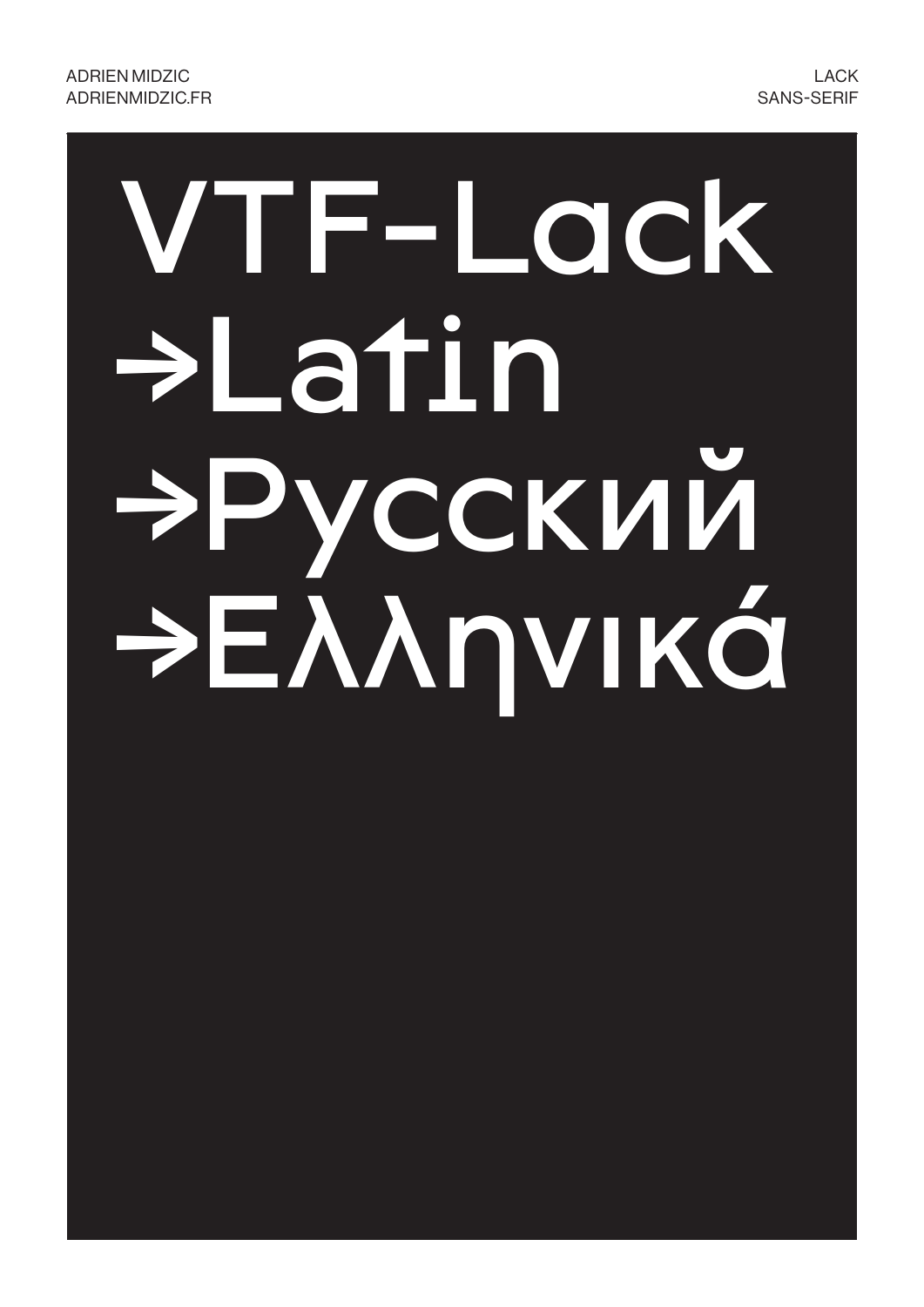LACK REGULAR 65 POINT

DEFAULT SET

### NORMAL

LACK ITALIC

**DEFAULT SET** 

## *PRODUCTION*

LACK REGULAR

O.V.N.I-1 SET

### COMMITTEE

LACK ITALIC

O.V.N.I-1 SET

### *ILLMATTIC*

LACK REGULAR

O.V.N.I-2 SET

COMMERCIAL

LACK ITALIC

O.V.N.I-2 SET

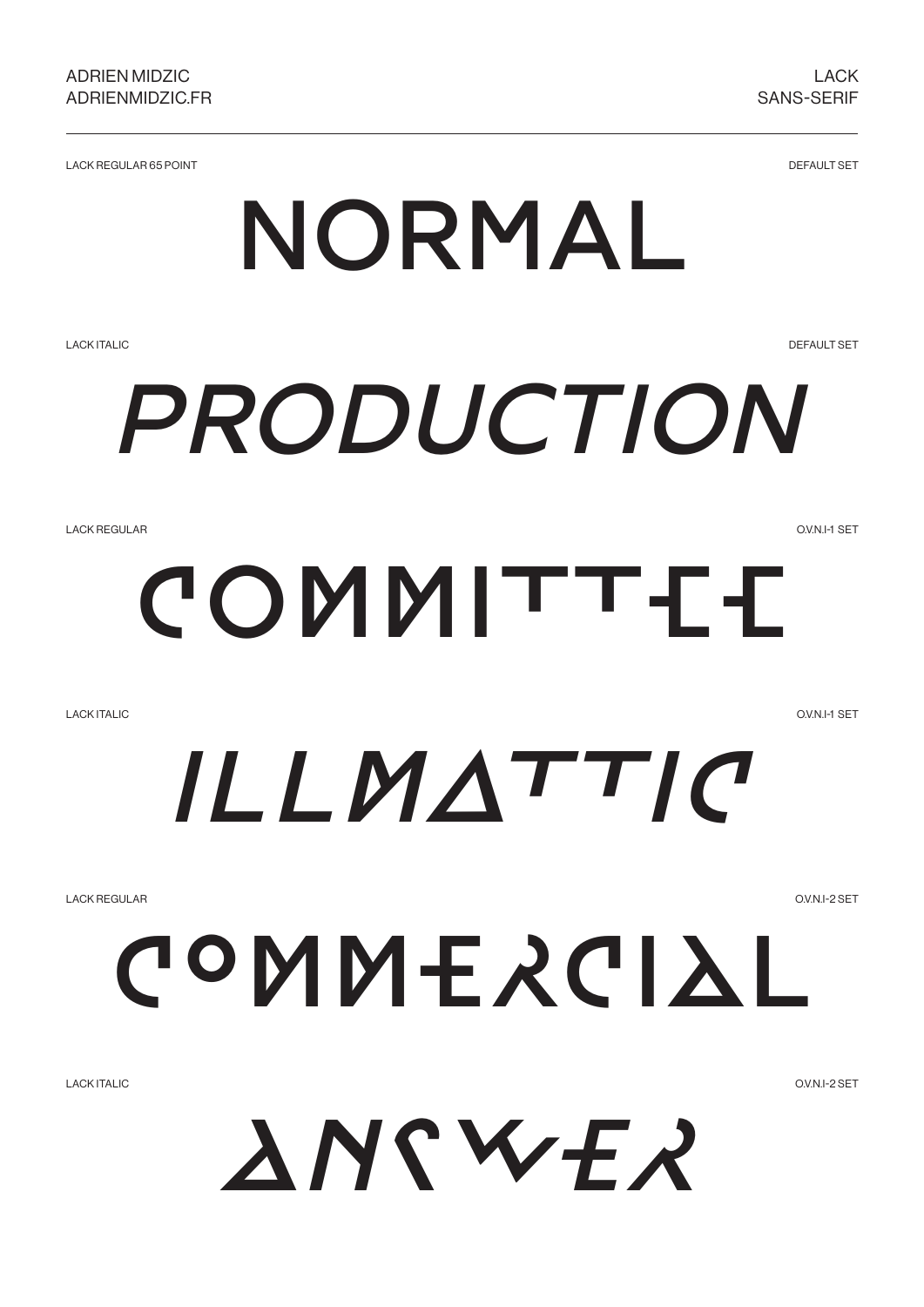LACK REGULAR

DEFAULT SET

### Default

LACK ITALIC

DEFAULT SET



LACK REGULAR

ALTERNATE SET

### Absorbable

LACK ITALIC

ALTERNATE SET

*Dazzling*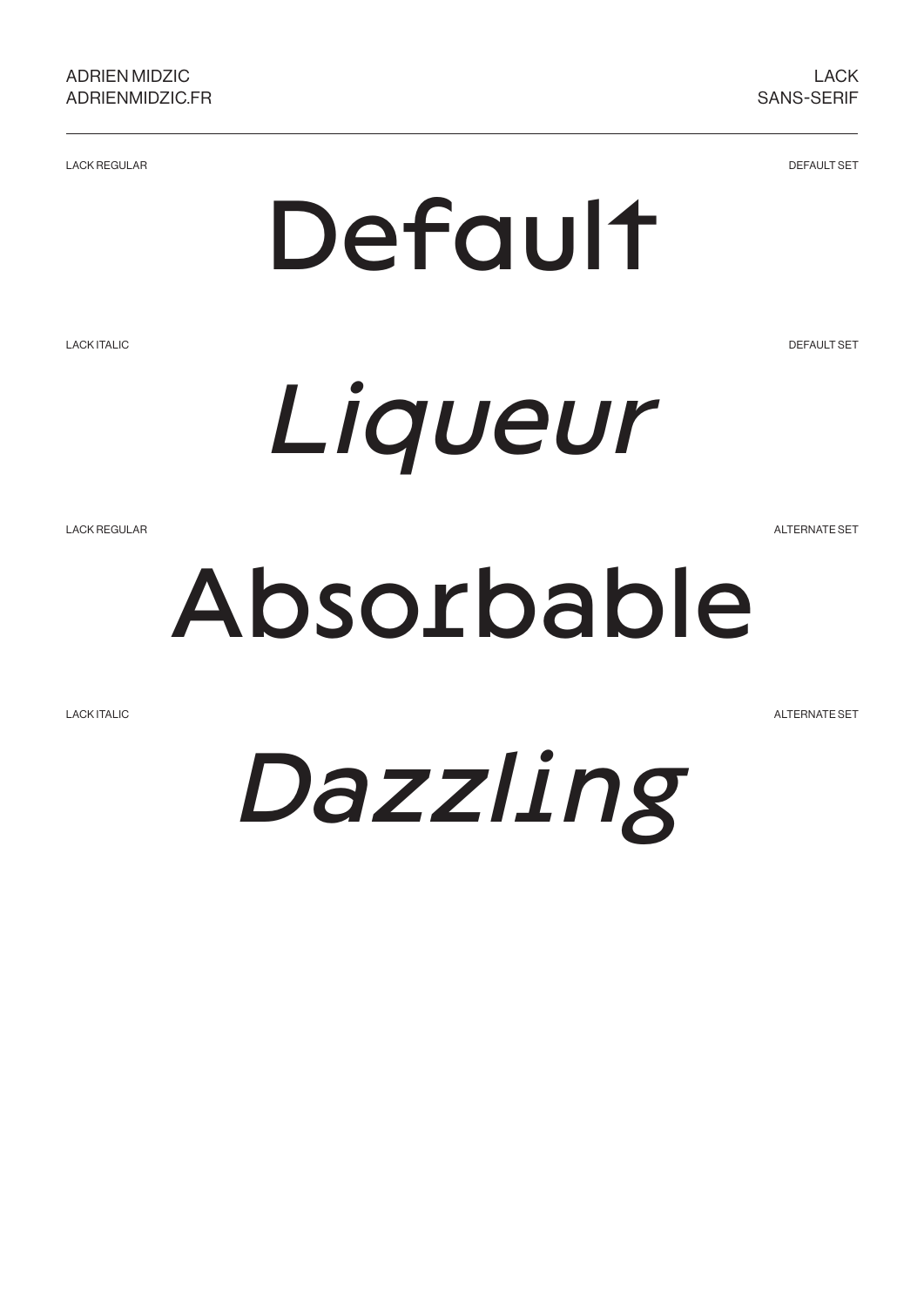| <b>LACK REGULAR 18 POINT</b> | <b>AUTORADIOGRAPHIER</b>      | <b>DEFAULT SET</b>   |
|------------------------------|-------------------------------|----------------------|
| <b>LACK ITALIC 18 POINT</b>  | DOBERLUGKIRCHHAIN             | <b>DEFAULT SET</b>   |
| <b>LACK REGULAR 18 POINT</b> | GRUNHAINBEIERFELD             | OVNI-1SET            |
| <b>LACK ITALIC 18 POINT</b>  | <b>YAU9HERLAN9AIS</b>         | <b>OVNI-1SET</b>     |
| <b>LACK REGULAR 18 POINT</b> | <b>THE ROUL DE YILL AIR</b>   | OVNI-2 SET           |
| <b>LACK ITALIC 18 POINT</b>  | ΥΙ·Ρ·Ρ·ΔΟ Η Η ΕΡΕΙΔΗ ΑΙ Ο ΚΈΝ | OVNI-2 SET           |
| LACK REGULAR 18 POINT        | Autoradiographier             | <b>DEFAULT SET</b>   |
| <b>LACK ITALIC 18 POINT</b>  | Doberlugkirchhain             | <b>DEFAULT SET</b>   |
| LACK REGULAR 18 POINT        | Grunhainbeierfeld             | ALTERNATE SET        |
| <b>LACK ITALIC 18 POINT</b>  | Vaudherlandais                | <b>ALTERNATE SET</b> |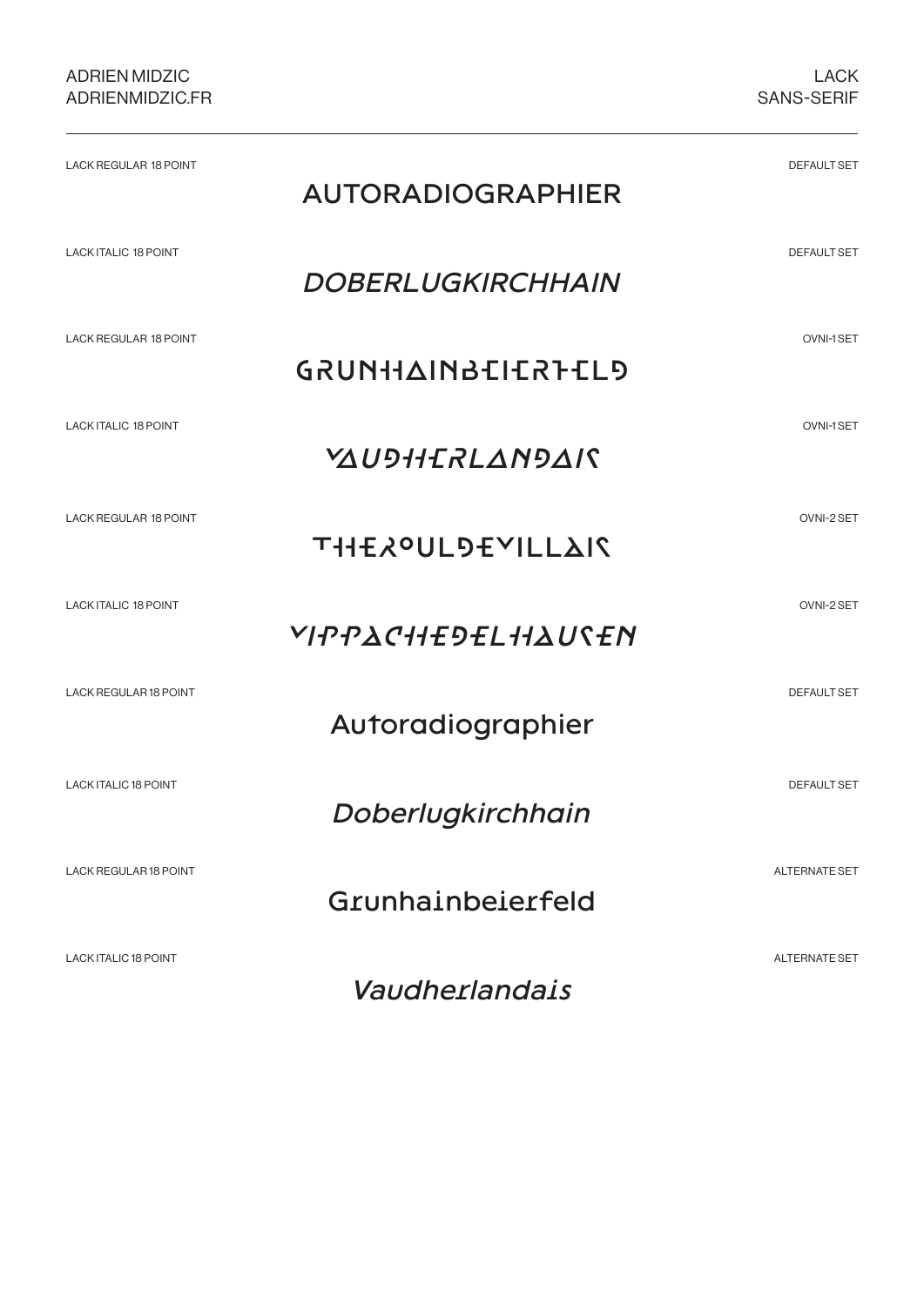#### LACK REGULAR 13 POINT — FRENCH

Le métro de New York (New York City Subway) est un réseau de transport métropolitain desservant la ville de New York aux États-Unis. La totalité des infrastructures et de la flotte appartient à la ville de New York, mais l'exploitation du réseau est confiée à la New York City Transit Authority3, une branche de la Metropolitan Transportation Authority (MTA).

LACK ITALIC 13 POINT — NEDERLANDS

*De metro van New York of New York City Subway is met een netlengte van 368 kilometer een van de grootste metronetwerken ter wereld en bedient vier van de vijf boroughs van New York: Manhattan, The Bronx, Brooklyn en Queens. Het netwerk wordt geëxploiteerd door MTA New York City Transit, onderdeel van de Metropolitan Transportation Au-*

LACK REGULAR 13 POINT — RUSSE

Нью-йоркский метрополитен (на английском языке, метро в Нью-Йорке) является крупнейшей городской железнодорожной транспортной системой в Соединенных Штатах и одной из крупнейших в мире, между 420 и 475 станциями (в зависимости от того, как подсчитываются точки). перегрузки: MTA использует 469 в качестве

LACK ITALIC 13 POINT — RUSSE

*Нью-йоркский метрополитен (на английском языке, метро в Нью-Йорке) является крупнейшей городской железнодорожной транспортной системой в Соединенных Штатах и одной из крупнейших в мире, между 420 и 475 станциями (в зависимости от того, как подсчитываются точки). перегрузки: MTA использует 469 в качестве* 

LACK REGULAR 13 POINT — DEUTSCH

Die MTA New York City Subway, auch New York Subway oder einfach Subway oder deutsch , New Yorker U-Bahn" genannt, ist das U-Bahn-Netz von New York City. Es wurde am 27. Oktober 1904 eröffnet und zählt damit zu den ältesten der Welt. Mit 25 Linien, 472 Bahnhöfen, 380 Streckenkilometern mit über 1355 Kilometern Gleis und über 4,9 Millionen

DEFAULT SET

SANS-SERIF

LACK

DEFAULT SET

ALTERNATE SET

ALTERNATE SET

DEFAULT SET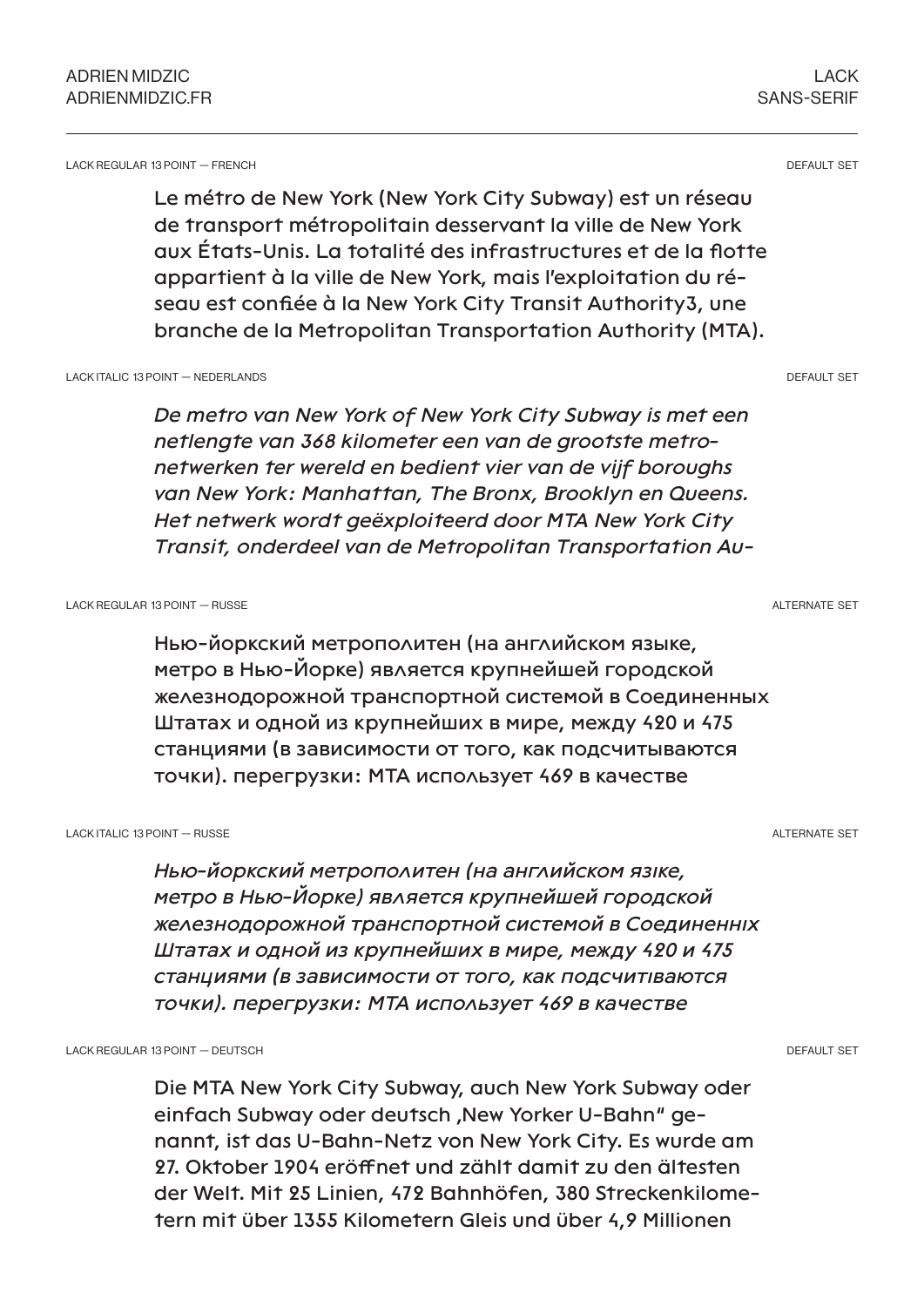LACK REGULAR 13 POINT — GREC

Το μετρό της Νέας Υόρκης είναι το μεγαλύτερο αστικό σύστημα σιδηροδρομικών μεταφορών στις Ηνωμένες Πολιτείες και ένα από τα μεγαλύτερα στον κόσμο, με 420 έως 475 σταθμούς (ανάλογα με τον τρόπο καταμέτρησης των πόντων). της μεταφόρτωσης: το ΜΤΑ χρησιμοποιεί 469 ως επίσημο αριθμό σταθμών) και 660 μίλια (1.062 χλμ.) δρόμων

LACK ITALIC 13 POINT — GREC

*Το μετρό της Νέας Υόρκης είναι το μεγαλύτερο αστικό σύστημα σιδηροδρομικών μεταφορών στις Ηνωμένες Πολιτείες και ένα από τα μεγαλύτερα στον κόσμο, με 420 έως 475 σταθμούς (ανάλογα με τον τρόπο καταμέτρησης των πόντων). της μεταφόρτωσης: το ΜΤΑ χρησιμοποιεί 469 ως επίσημο αριθμό σταθμών) και 660 μίλια (1.062 χλμ.) δρόμων*

LACK ITALIC 13 POINT — LATVIEŠU

*Ņujorkas metro (angļu: New York City Subway) ir metro sistēma Ņujorkā, ASV. Ar 468 darbojošām stacijām šī ir viena no lielākajām sabiedriskā transporta sistēmām pēc staciju skaita. Tāpat šī ir viena no pasaulē vecākajām sabiedriskā transporta sistēmām. Kopējais maršrutu garums sasniedz 373 km. 2013. gadā kopumā tika veikti 1,7 miljardi braucie-*

LACK REGULAR 13 POINT — ÍSLENDINGUR

Hann verður fylgt eftir af Garðar Svavarson, sænska, sem með karla sinna um vetur á núverandi stað Husavíkar áður en hann fer frá eyjunni og nefnist Garðarshólmi. Flóki Vilgerðarson, norsku, reynir að koma sér saman við fjölskylduna sína í norðvesturfjörðum um Barðaströnd og eftir sérstakt erfiðan vetur þegar hann klifrar í fjalli, uppgötvar hann stóra

DEFAULT SET

ALTERNATE SET

ALTERNATE SET

DEFAULT SET

SANS-SERIF

LACK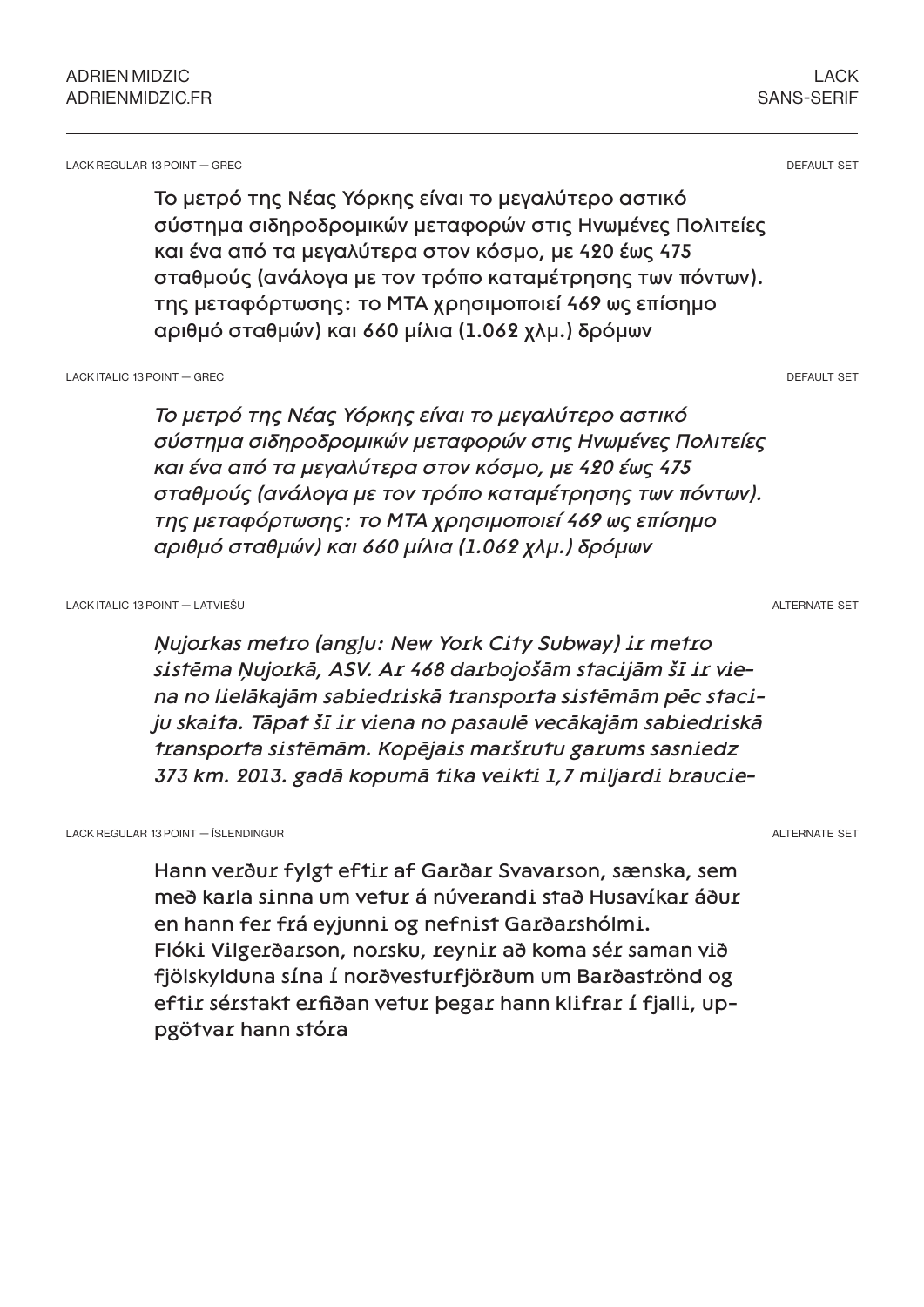LACK ITALIC 13 POINT — FRENCH

*Le métro de New York (New York City Subway) est un réseau de transport métropolitain desservant la ville de New York aux États-Unis. La totalité des infrastructures et de la flotte appartient à la ville de New York, mais l'exploitation du réseau est confiée à la New York City Transit Authority3, une branche de la Metropolitan Transportation Authority (MTA).*

LACK REGULAR 13 POINT — NEDERLANDS

De metro van New York of New York City Subway is met een netlengte van 368 kilometer een van de grootste metronetwerken ter wereld en bedient vier van de vijf boroughs van New York: Manhattan, The Bronx, Brooklyn en Queens. Het netwerk wordt geëxploiteerd door MTA New York City Transit, onderdeel van de Metropolitan Transportation Au-

LACK IYALIC 13 POINT — ESPAÑOL

*El Metro de Nueva York (en inglés, New York City Subway) es el sistema de transporte ferroviario urbano más grande en los Estados Unidos y uno de los más grandes del mundo, con entre 420 y 475 estaciones (dependiendo de cómo se contabilicen los puntos de transbordo: la MTA usa 469 como número oficial de estaciones) y 660 millas (1.062 km) de vías* 

LACK REGULAR 13 POINT — ITALIANO

La metropolitana di New York (in inglese: New York City Subway) è la rete metropolitana che serve la maggiore città degli Stati Uniti d'America. È una delle più antiche ed estese reti di trasporto pubblico al mondo, con 472 stazioni operative (424 se le stazioni interconnesse vengono considerate come una singola stazione);[1] 380,200 km di tracciato;[2] e

LACK ITALIC 13 POINT — DEUTSCH

*Die MTA New York City Subway, auch New York Subway oder einfach Subway oder deutsch "New Yorker U-Bahn" genannt, ist das U-Bahn-Netz von New York City. Es wurde am 27. Oktober 1904 eröffnet und zählt damit zu den ältesten der Welt. Mit 25 Linien, 472 Bahnhöfen, 380 Streckenkilometern mit über 1355 Kilometern Gleis und über 4,9 Millionen* 

ALTERNATE SET

DEFAULT SET

DEFAULT SET

ALTERNATE SET

LACK

SANS-SERIF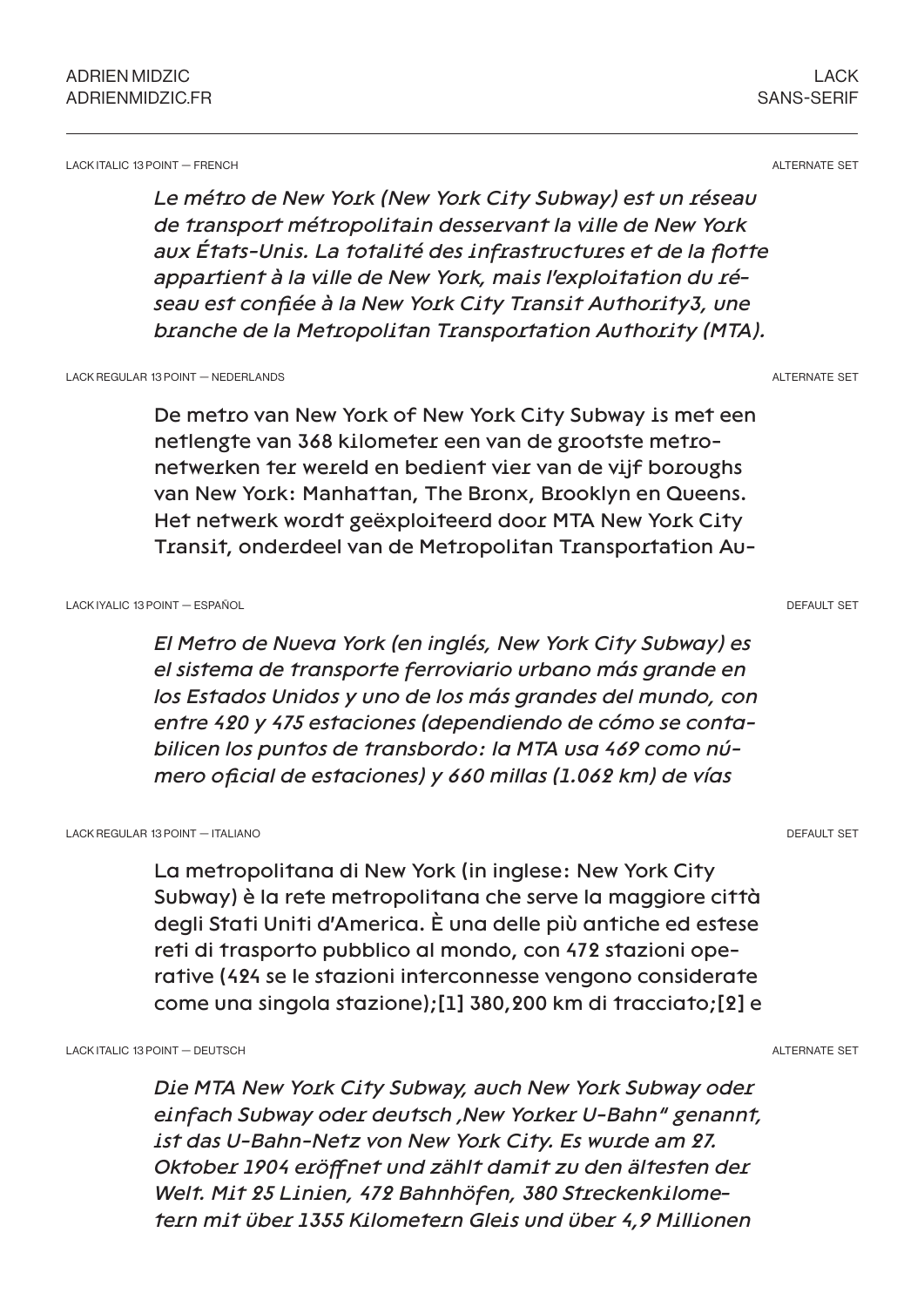LACK REGULAR 13 POINT — POLSKI

Metro w Nowym Jorku (ang. New York City Subway) – system podziemnej kolei miejskiej w Nowym Jorku. Ma najwięcej na świecie stacji – 468[1], a także najwięcej na świecie linii metra – 27[2]. Ich łączna długość to 368 km[3] i 1056 km długości toru. Dziennie przewozi ok. 4,53 mln osób (2012)[4]. Jest czwartą po szanghajskim, pekińskim i londyńskim metrze

LACK ITALIC 13 POINT — ENGLISH

*The New York City Subway is a rapid transit system owned by the City of New York and leased to the New York City Transit Authority,[12] a subsidiary agency of the state-run Metropolitan Transportation Authority (MTA).[13] Opened in 1904, the New York City Subway is one of the world's oldest public transit systems, one of the world's most used metro systems,* 

LACK REGULAR 13 POINT — LATVIEŠU

Ņujorkas metro (angļu: New York City Subway) ir metro sistēma Ņujorkā, ASV. Ar 468 darbojošām stacijām šī ir viena no lielākajām sabiedriskā transporta sistēmām pēc staciju skaita. Tāpat šī ir viena no pasaulē vecākajām sabiedriskā transporta sistēmām. Kopējais maršrutu garums sasniedz 373 km. 2013. gadā kopumā tika veikti 1,7 miljardi braucie-

LACK ITALIC 13 POINT — ÍSLENDINGUR

*Hann verður fylgt eftir af Garðar Svavarson, sænska, sem með karla sinna um vetur á núverandi stað Husavíkar áður en hann fer frá eyjunni og nefnist Garðarshólmi. Flóki Vilgerðarson, norsku, reynir að koma sér saman við fjölskylduna sína í norðvesturfjörðum um Barðaströnd og eftir sérstakt erfiðan vetur þegar hann klifrar í fjalli, uppgötvar hann stóra*

ALTERNATE SET

ALTERNATE SET

DEFAULT SET

DEFAULT SET

SANS-SERIF

LACK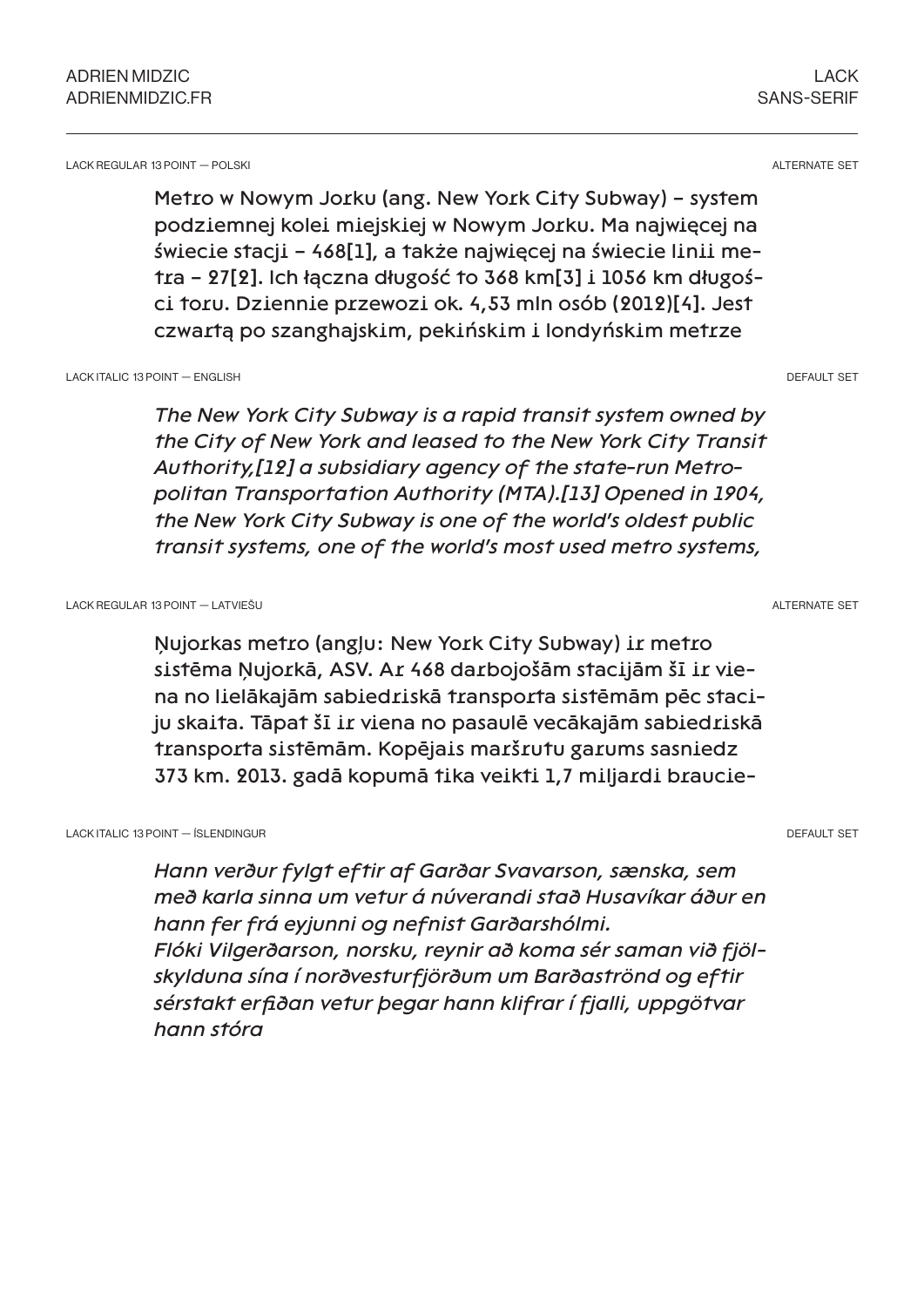LACK REGULAR 13 POINT — FRENCH

Le métro de New York (New York City Subway) est un réseau de transport métropolitain desservant la ville de New York aux États-Unis. La totalité des infrastructures et de la flotte appartient à la ville de New York, mais l'exploitation du réseau est confiée à la New York City Transit Authority3, une branche de la Metropolitan Transportation Authority

LACK ITALIC 13 POINT — NEDERLANDS

*De metro van New York of New York City Subway is met een netlengte van 368 kilometer een van de grootste metronetwerken ter wereld en bedient vier van de vijf boroughs van New York: Manhattan, The Bronx, Brooklyn en Queens. Het netwerk wordt geëxploiteerd door MTA New York City Transit, onderdeel van de Metropolitan Transportation Au-*

LACK REGULAR 13 POINT — ESPAÑOL

El Metro de Nueva York (en inglés, New York City Subway) es el sistema de transporte ferroviario urbano más grande en los Estados Unidos y uno de los más grandes del mundo, con entre 420 y 475 estaciones (dependiendo de cómo se contabilicen los puntos de transbordo: la MTA usa 469 como número oficial de estaciones) y 660 millas (1.062 km) de vías

LACK ITALIC 13 POINT — ITALIANO

*La metropolitana di New York (in inglese: New York City Subway) è la rete metropolitana che serve la maggiore città degli Stati Uniti d'America. È una delle più antiche ed estese reti di trasporto pubblico al mondo, con 472 stazioni operative (424 se le stazioni interconnesse vengono considerate come una singola stazione);[1] 380,200 km di trac-*

ALTERNATE + O.V.N.I-1 SET

O.V.N.I-1 SET

LACK

O.V.N.I\_2 SET

SANS-SERIF

ALTERNATE + OVN I-2 SET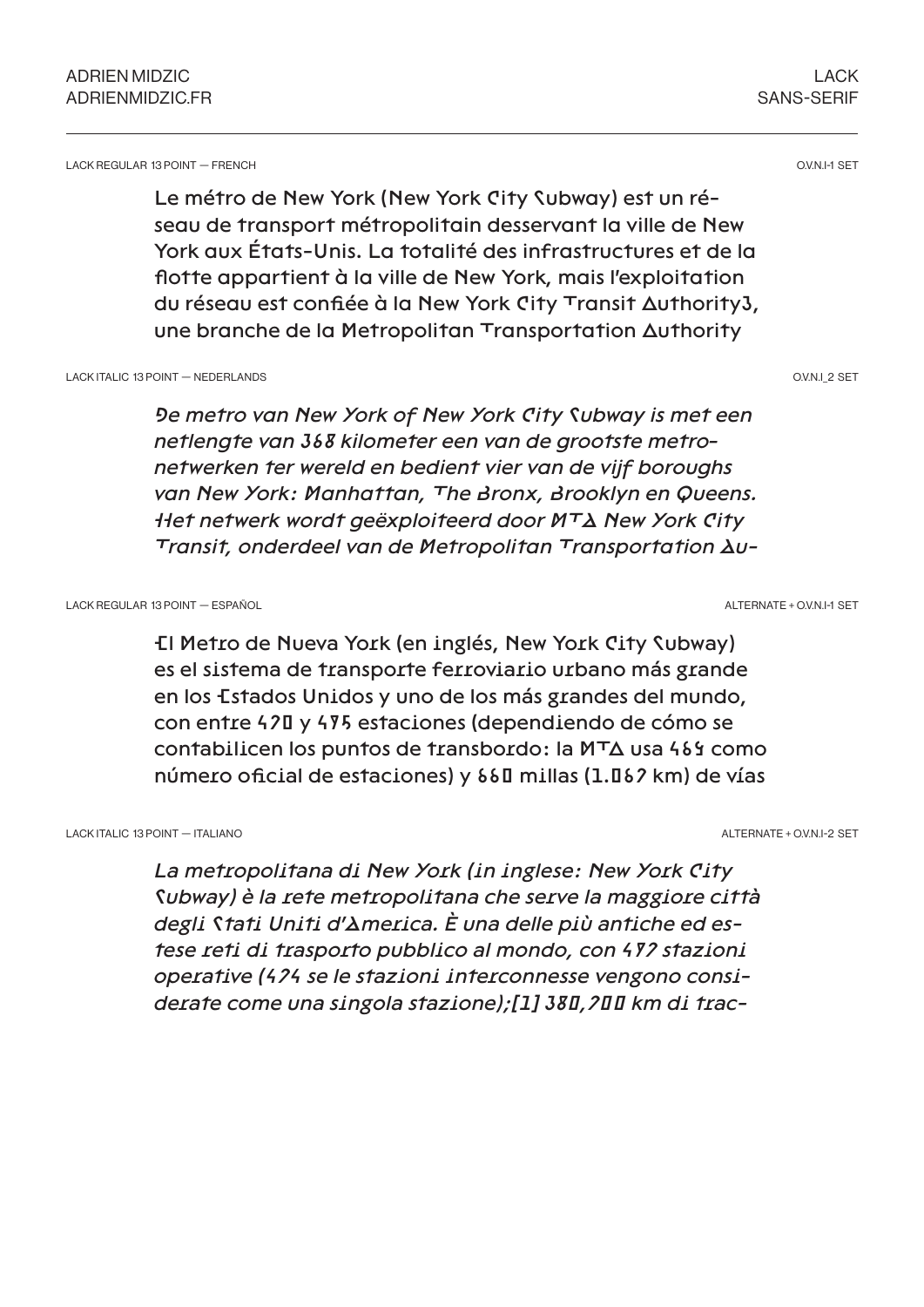**DEFAULT SET** 

#### ABCDEFGHIJKLMNOPORSTUVWXYZ abcdefghijkImnopqrsfuvwxyz

### ÁÀÂÄÄÅĀĂĄÆĆČĊÇĎĐÉÈÊËĔĒĖĘĐĞĠĢ **ĦÍÎÏİİJĶĹĽĻŁĿŃŇÑŅŊÓÔÖÔŐŌØÕŒ** ŔŘŖŚŠSSŦŤTTÚÛÜÙŰŪŲŮŴŴŴŴŶÝŶŸŹŽŻÞ áàâäãåāăgæćčċçďdéèêëĕēėęðğġģ hıíîïiìījķĺľļłŀńňñņŋóôöòőōøõœ ŕřŗßśšṣṣŧťţţúûüùűūụůŵẃẁẅỳýŷÿźžżþ

0123456789 S£€¥¢

%‰ +-=÷×<>±≤≥≈≠

 $\omega(1)$ []{}/|\!?;!•·---«»  $\{0,1\}$   $\{0,1\}$ &#©®™°'" \*^~\_  $\leftarrow \uparrow \rightarrow \downarrow \leftrightarrow \uparrow \uparrow \wedge \rightarrow \vee \swarrow$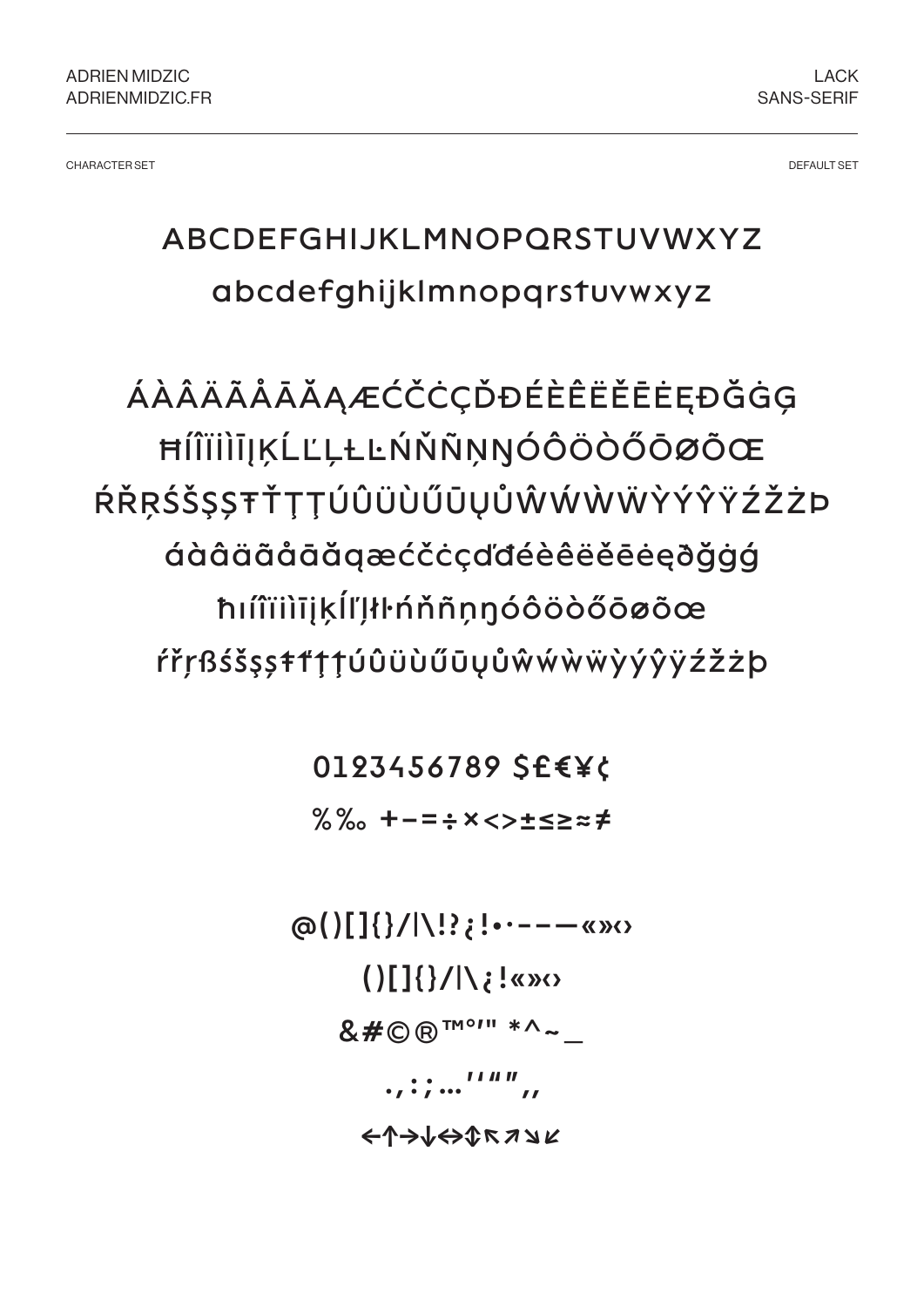ALTERNATE SET

#### ABCDEFGHIJKLMNOPORSTUVWXYZ abcdefghijkImnopqrstuvwxyz

ÁÀÂÄÄÅĀĂAÆĆČĊÇĎĐÉÈÊËĔĒĖĘĐĞĠĢ **ĦÍÎÏİİJĶĹĽĻŁĿŃŇÑŅŊÓÔÖÔŐŌØÕŒ** ŔŘŖŚŠSSŦŤTTÚÛÜÙŰŪŲŮŴŴŴŴŶÝŶŸŹŽŻÞ áàâäãåāăaæćčċçďdéèêëěēėąðğġģ ħıíîïiìīikĺľļłŀńňñņŋóôöòőōøõœ *ÉLIBSSSS#111ÚÛÜÙŰŪYŮŴŴŴŴỳýŷÿŹŽŻb* 

0123456789 S£€¥¢

%‰ +-=÷×<>±≤≥≈≠

 $\omega(1)$ []{}/|\!?;!•·---«»  $(|[] \{ \} / | \chi_{\zeta} | \langle \chi_{\zeta} |$ &#©®™°'" \*^~\_  $\leftarrow \uparrow \rightarrow \downarrow \leftrightarrow \uparrow \uparrow \wedge \rightarrow \vee \swarrow$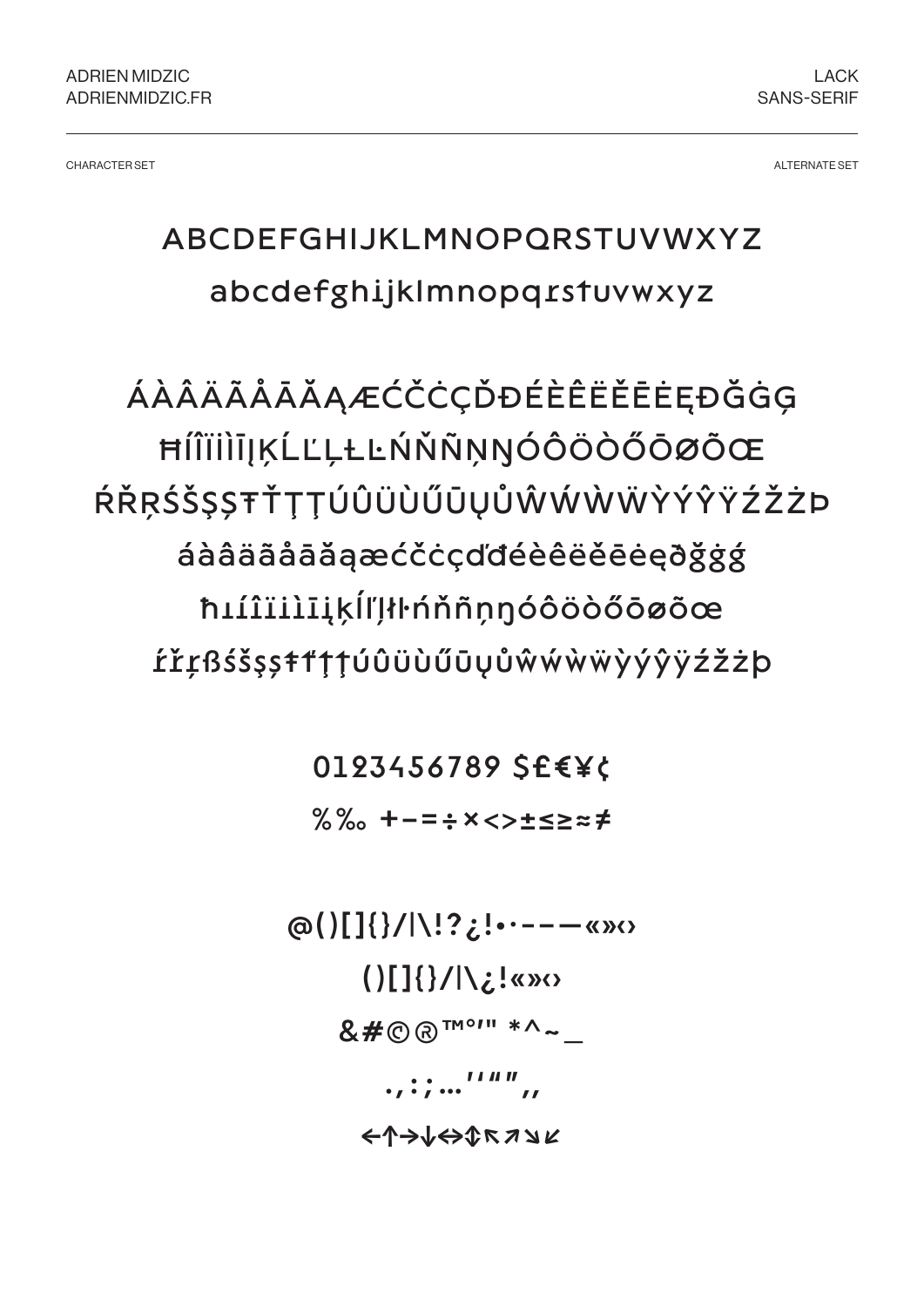O.V.N.I-1SET

#### **ABC9EFGHIIKLMNOPQRSTUYWYYZ** abcdefghijkImnopqrsfuvwxyz

ÁÀÂÄÄÅĀĂAÆĆČĊÇĎĐÉÈÊËĔĖEĐĞĠG **ĦÍÎÏİİJĶĹĽĻŁĿŃŇÑŅŊÓÔÖÔŐŌØÕŒ** ŔŘŖŚŠSSŦŤTTÚÛÜÙŰŪŲŮŴŴŴŴŶÝŶŸŹŽŻÞ áàâäãåāăgæćčċçďdéèêëĕēėęðğġģ hıíîïiìījķĺľļłŀńňñņŋóôöòőōøõœ ŕřŗßśšṣṣŧťţţúûüùűūụůŵẃẁẅỳýŷÿźžżþ

**□123456789 SE€¥¢** 

 $\%$ % + - = ÷ × <> ± < ≥ ≈ ≠

 $\omega(1)$ []{}/|\!?;!•·---«»  $\{0,1\}$   $\{0,1\}$  $X\#$ ©®™°I" \*^~\_  $\leftarrow \uparrow \rightarrow \downarrow \leftrightarrow \uparrow \uparrow \wedge \rightarrow \vee \swarrow$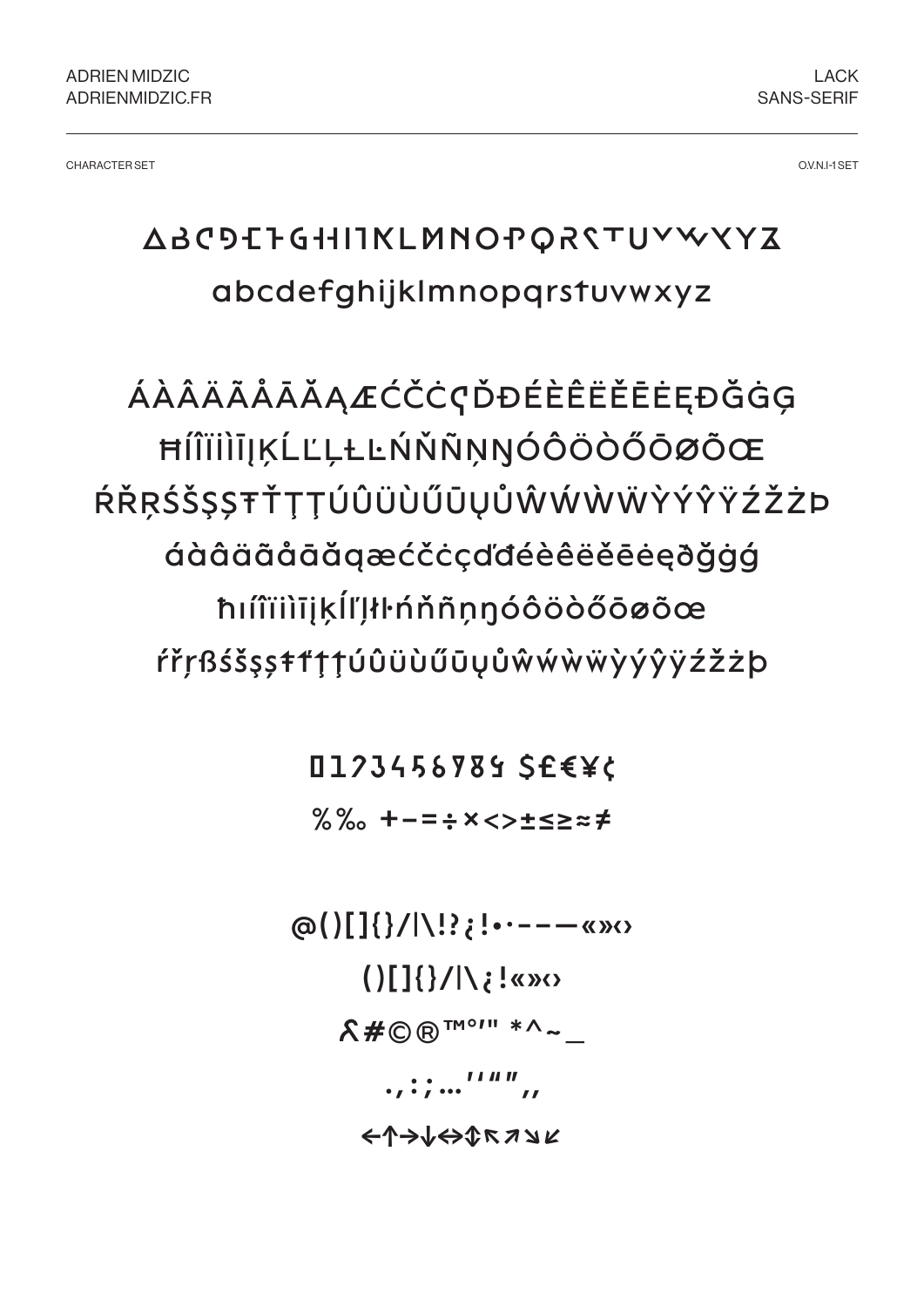O.V.N.I-2 SET

#### **ABC9EFGHIIKLMNºPQXSTUYWYYZ** abcdefghijkImnopqrsfuvwxyz

### ÁÀÂÄÄÅĀĂĄÆĆČĊÇĎĐÉÈÊËĔĖĖĘĐĞĠĢ ĦĺĨÏİĬĪJĶĹĽĻŁĿŃŇÑŅŊÓÔÖŎŐŌØÕŒ ŔŘŖŚŠSSŦŤTTÚÛÜÙŰŪŲŮŴŴŴŴŶÝŶŸŹŽŻÞ áàâäãåāăgæćčċçďdéèêëĕēėęðğġģ hıíîïiìījķĺľļłŀńňñņŋóôöòőōøõœ ŕřŗßśšṣṣŧťţţúûüùűūụůŵẃẁẅỳýŷÿźžżþ

**□123456789 SE€¥¢** 

 $\%$ % + - = ÷ × <> ± < ≥ ≈ ≠

 $\omega(1)$ []{}/|\!?;!•·---«»  $\{0,1\}$   $\{0,1\}$  $X\#$ ©®™°I" \*^~\_  $\leftarrow \uparrow \rightarrow \downarrow \leftrightarrow \uparrow \uparrow \wedge \rightarrow \vee \swarrow$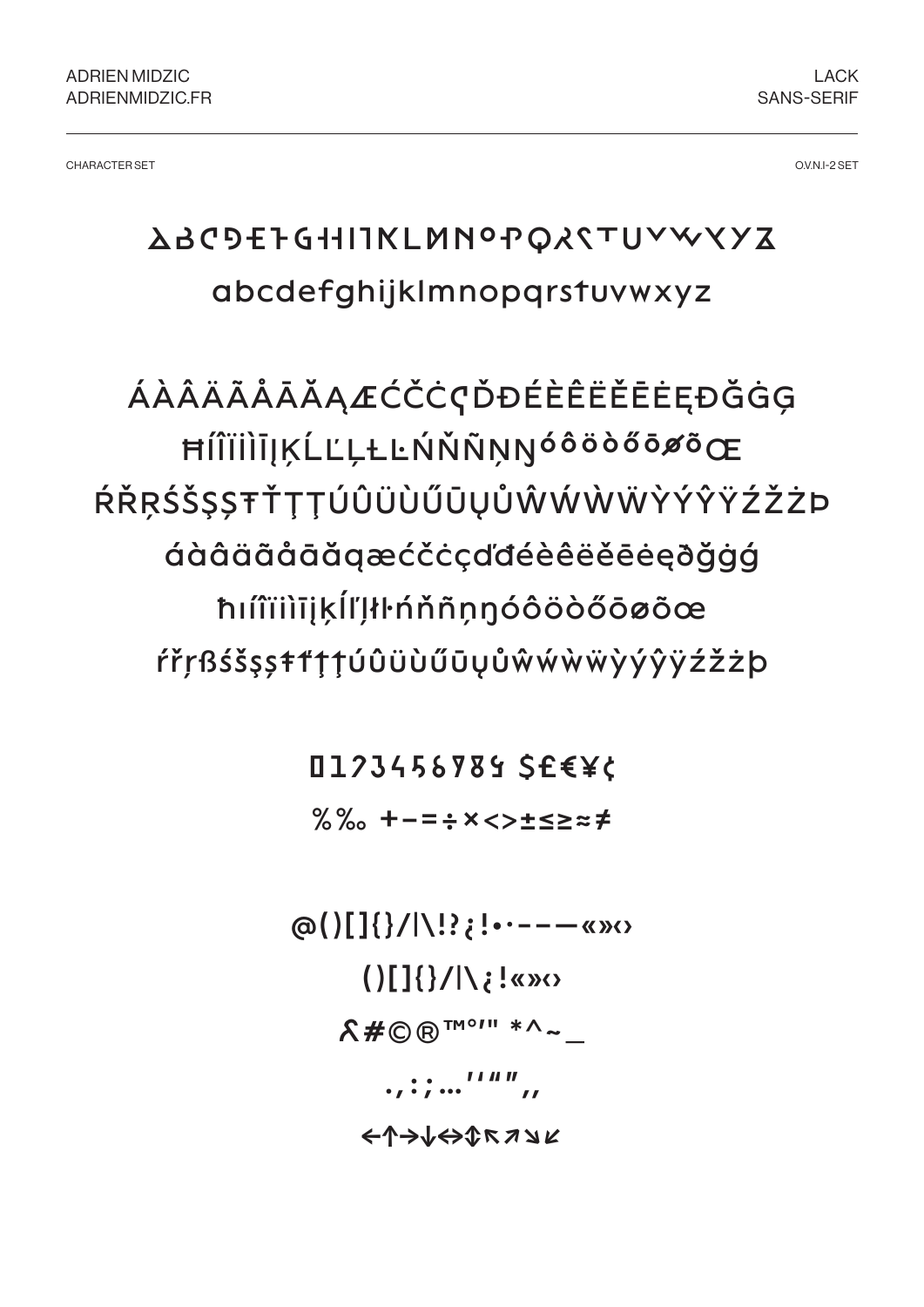# Writters *Midnight* Marauders *Spraycan* Fatcap *Highlights*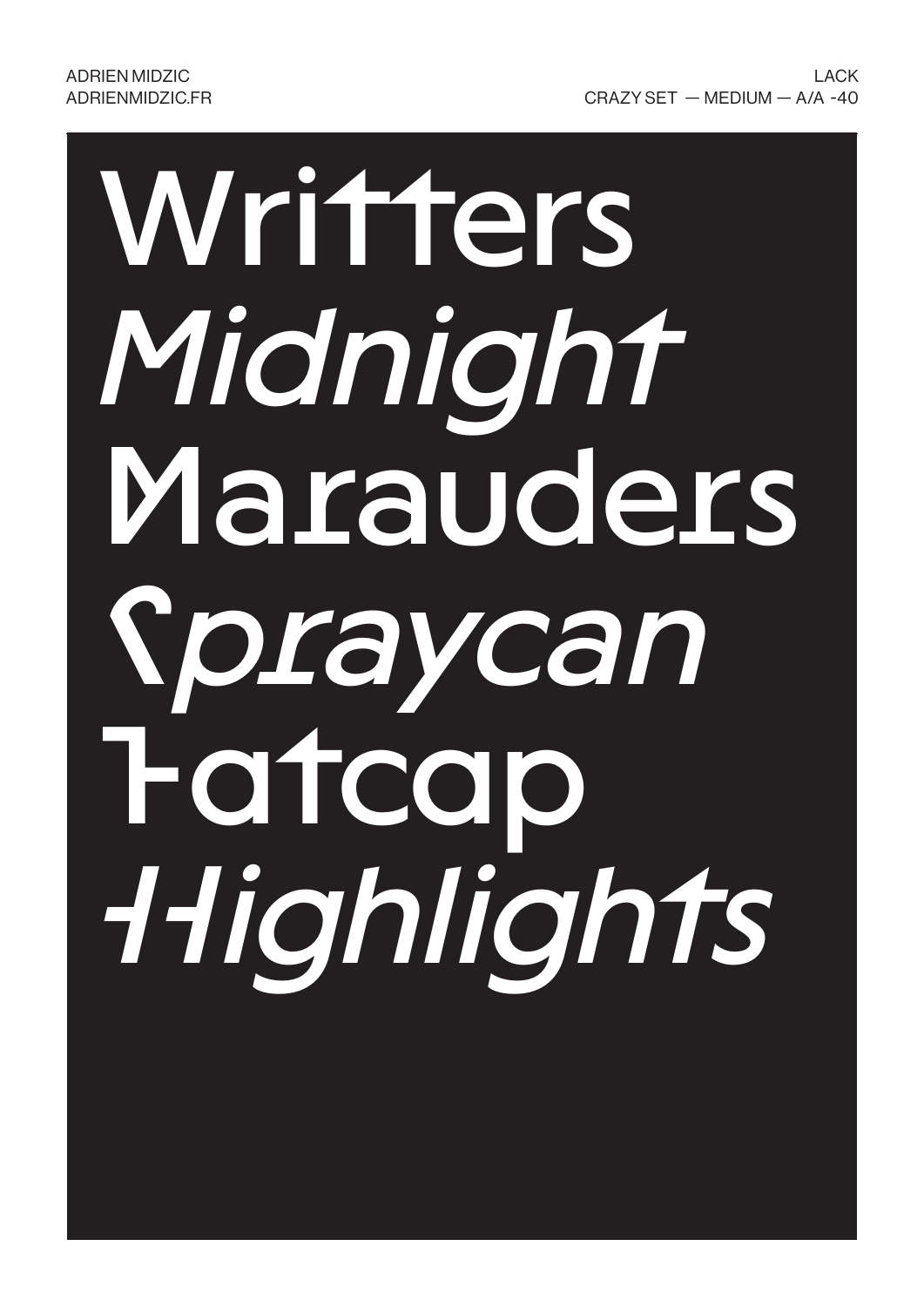### Москва *Новосибирск* Казань *Саратов* Ижевск *Хабаровск* Санкт-Петербург *Уфа* Красноярск